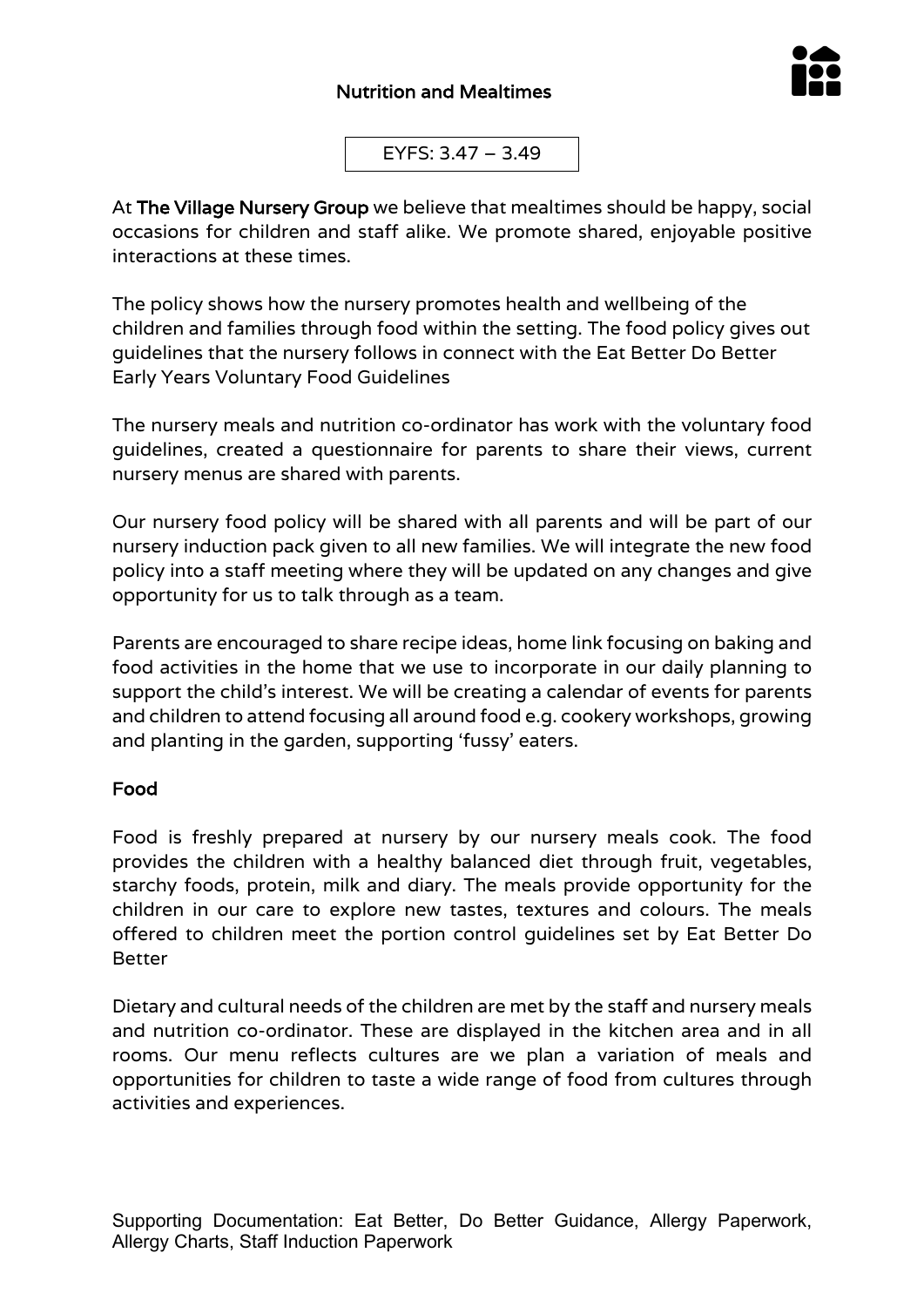

# Drink

The children are offered and encouraged to drink water freely throughout the day. At meal times children are given milk, water or diluted fresh fruit juice. During the day children need to consume 3 x 100ml portions of milk at home and nursery. At nursery we give milk as a drink or within their food or snacks. In meeting the guidelines, we do not offer juice to children whilst at nursery.

### Meal Times at Nursery

The nursery environment is differentiated to reflect mealtimes. The staff put table clothes down and play music in the background to create an inviting environment where children enjoy socialising with peers and trying new taste and textures with encouragement from the staff. Staff talk to the children about where food comes from and how is grows this giving them an understanding all about food.

Children have visual menus on the tables which enables opportunity for an indepth conversation about the meal they are been served with staff. A helper is implemented within the Preschool age range who carries out lunchtime preparations with staff and helps to promote independence by carrying out activities such setting tables, fetching lunchtime equipment from the kitchen and helping with self-serve. Children are encouraged to serve themselves during meal times with support from a familiar staff member, this encourages both physical skills and promotes independence. Children with dietary requirements are still offered the opportunity to self-serve their meal.

#### Celebrations/Cultures

When it is a time to celebrate birthdays in the nursery, we do not encourage parents to bring in sweets and cakes however we sing happy birthday to the children and make them feel special on their birthday. You are welcome to bring in a healthy food option to share with the children

We engage in lots of cultural celebrations throughout the year our nursery cooks and the nursery menu and nutrition co-ordinator plan her menu to provide children with tastes from around the world. Staff also promote children in exploring cultures through activities and experiences.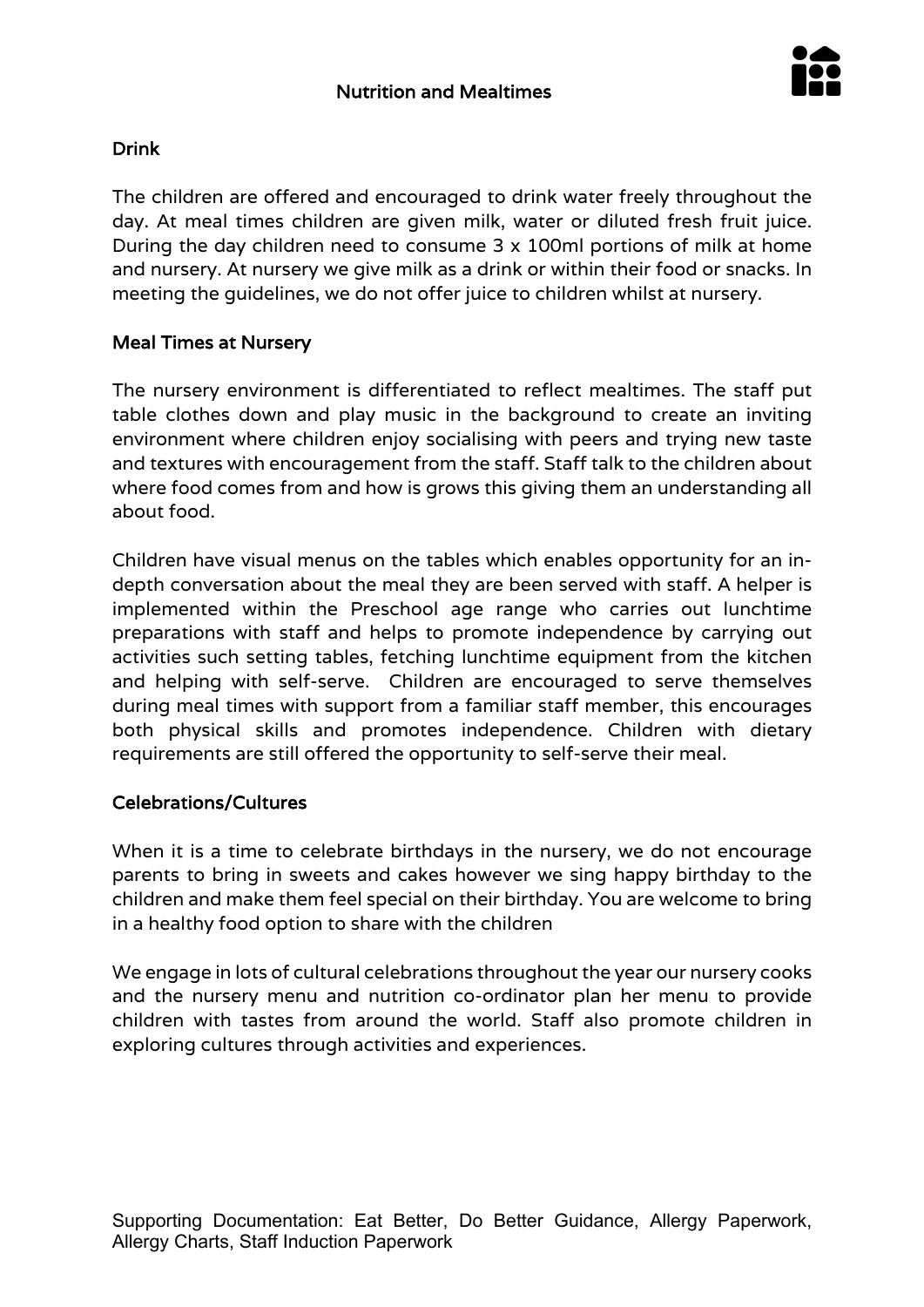# Nutrition and Mealtimes



Cultural dietary needs are shared with staff and the nursery meals and nutrition co-coordinator as part of their induction. These needs are displayed in the kitchen and in all rooms with the kitchen staff meeting the requirements e.g. preparing food in a certain way or providing Halal meet and storing it correctly. We aim to provide an alternate that look as similar to their peers' meals. "Fussy" Eaters

As children grow and develop, they can become reluctant to try new tastes and textures according to Eat Better Do Better children aged between 18months and 2years develop a fear of food. As a nursery we aim to support all children in exploring and trying new foods. At meal times we sit them with adults and peers who will role model eating foods. We encourage staff to eat with the children and engaging with the children talking about food and textures whilst offering lots of praise and encouragement and give stickers after trying new foods. We offer small tastes and portions building the child's confidence in changing their preferences, as it takes between 10-15 tastings before a child becomes to accept and like new food. Experiences are planned in the rooms for children to explore foods and try new tastes and textures.

## Food from Home

We do not encourage children/parents to bring in food from home to be consumed within the nursery due to the setting having to meet allergy guidelines. If food in bought into the setting it needs to be clearly labelled with the children's name and given to a practitioner. No food should be stored in children's bags due to food hygiene regulations. If you need to provide food for your child whilst they are at nursery, we ask that they meet the Eat Better Do Better voluntary food guidelines.

### Learning about food

Link to EYFS :

Meal times support children in building positive relationship with peers and practitioner as they engage with each other. Children learn how to share with others.

Cooking activities give the children opportunity to work with others and support them in building their own self-esteem and independence.

- Physical Gardening, preparing food fine and gross.
- Literacy stories cultures, language

Supporting Documentation: Eat Better, Do Better Guidance, Allergy Paperwork, Allergy Charts, Staff Induction Paperwork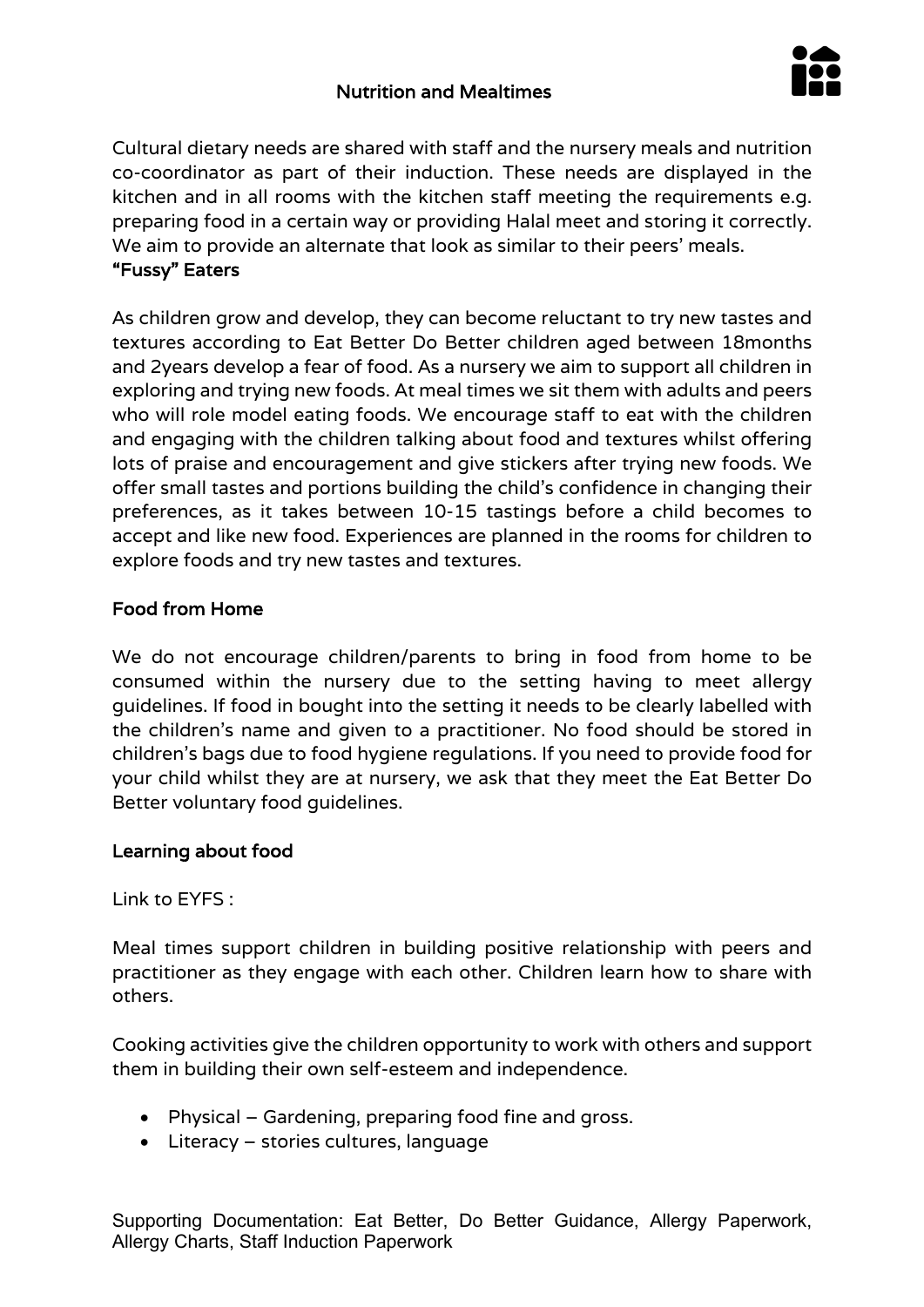

- Maths counting as they prepare snack, numeracy weighting, sorting and matching support organisational skills
- Communication and language conversation and social skills
- UW food tasting teaches children about season where food comes from and culture. Growing fruit and veg, gardening life cycle nurturing plants
- Expressive Art and Design colours and shapes

## Cooking with Children

We provide opportunities for the children to engage in cooking with the staff or nursery meals and nutrition co-ordinator. The experiences provide children with opportunity to mix, combine and assemble food to achieve an individual outcome for each and every child.

When cooking we provide children with soft fruit and veg enabling them to cut and prepare with ease using child cutlery that are easy for small hands to hold and use appropriately. When engaged in cooking activities we provide the children with their own utensils to allow independence they are also age appropriate to ensure safety through the activity and the children are supervised throughout.

Staff carry out visual risk assessment making sure the area is safe, free from hazards and cleaned ready to start the activity. Staff and children are encouraged to wash hands before preparation begins and this prompts conversation giving the children a basic understanding of looking after their bodies.

Staff role:

- Carry out visual risk assessment of the area being used removing potential hazards
- Clean and wipe down area
- Tie hair back
- Wear blue apron
- Wash hands
- Allow plenty of time for the activity to be completed
- Be prepared for mess it is part of the fun!!
- Cooking activities should be sweet and savoury. Anything cook sweet should be sent home to eat as part of a meal.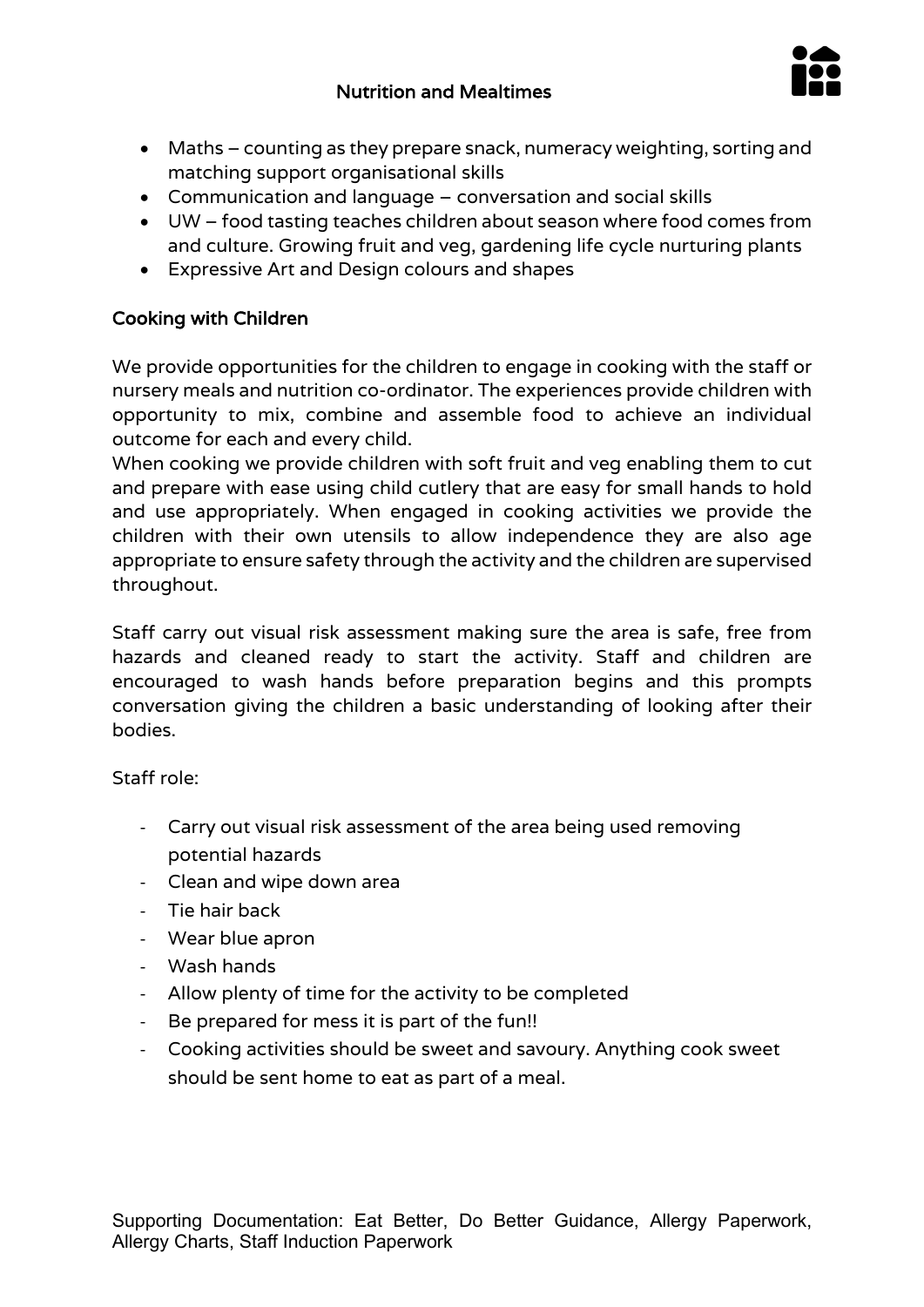

### Food Safety and Hygiene

Children are taught basic food hygiene to prevent illness and a risk of food poisoning. Children taught not to eat food that has fallen on the floor, washing hands with soap and water before mealtimes, handling animals and after using the toilet.

Staff have food hygiene training and we have been awards 5-star rating from the food environmental health. The nursery chef and staff use the safer food and better business pack to ensure food is stored, prepared and cooked following strict guidelines.

Staff are encouraged to complete an allergy awareness course as part of their induction when starting at the setting.

### **Sustainability**

As then nursery if following and implementing the eat better do better guidelines we have a reduction of food waste after each meal. Where possible, the nursery uses the local farm shop to source fresh meat, fruit and vegetables. The nursery uses seasonal fruit and vegetables.

### Protecting children's health

We understand the importance of baby's intake in nutrients provided from their mum that help develop their immune system. We welcome mums who are breastfeeding they can come into nursery to feed their baby in a calm and quiet area. Parents who are working can express their milk and bring it into the nursery clearly labelled with the child's name and stored safely ready to use.

We provide children with experiences of engaging in being healthy:

- Engaging in physical activities and play such as Play makers outdoor play.
- The children engaging in growing foods outdoors.
- We provided opportunity for children to rest and sleep
- We promote healthy practice such as hand washing oral hygiene
- Provide low sugar foods

Our Parent partnerships allow staff and parents to talk about concerns or issues with regards to child's health and we offer support through obtaining formation from health professions such as health visitor, dieticians etc

Supporting Documentation: Eat Better, Do Better Guidance, Allergy Paperwork, Allergy Charts, Staff Induction Paperwork